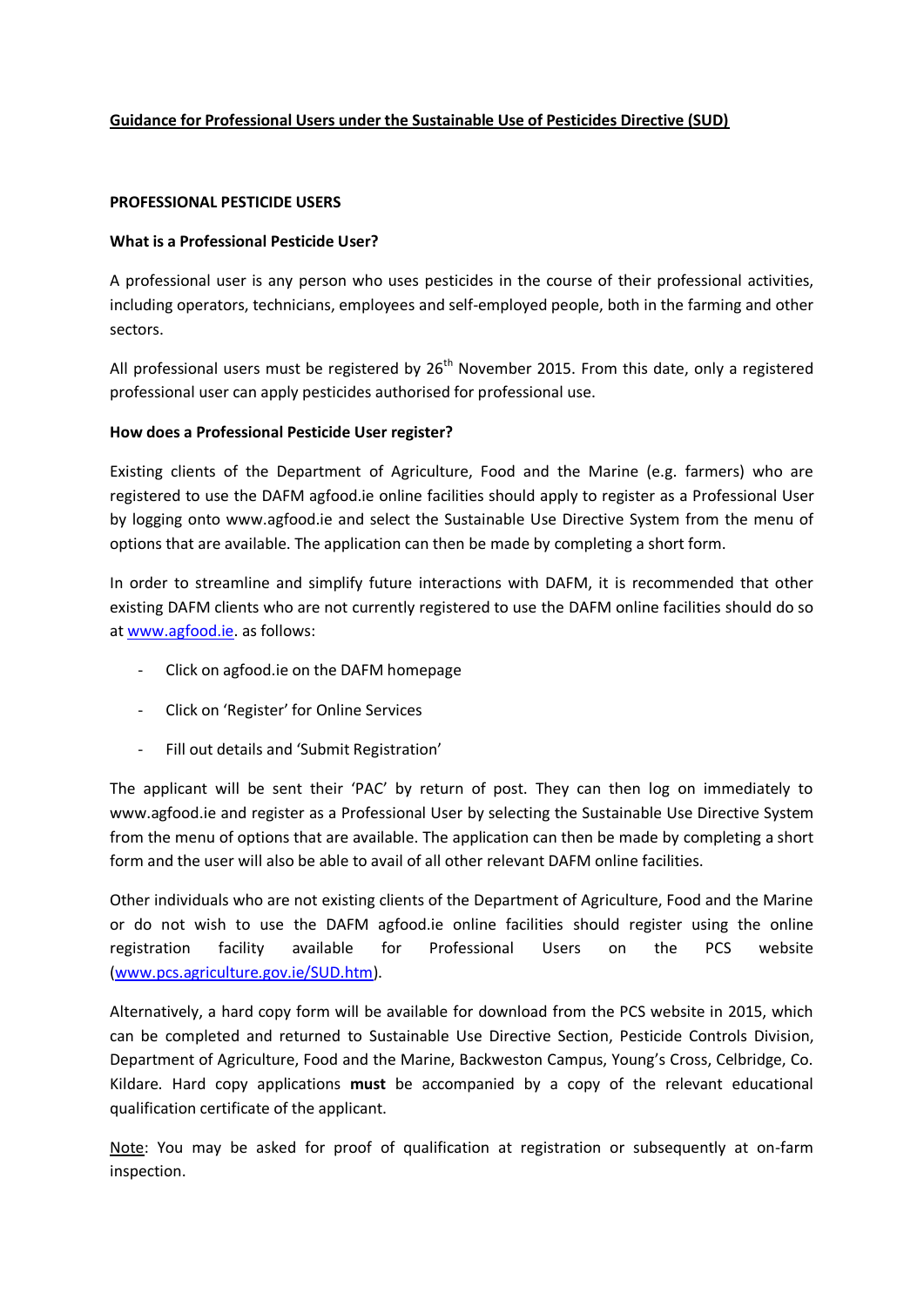## **How do you become a trained Professional User?**

People who have completed the Pesticide Application module as part of a Teagasc (FETAC level 5 or 6) course will meet the requirements for professional user training. Similarly, anyone who has completed the Teagasc standalone Pesticide Application short course (Level 5) or the City and Guilds Pesticide Application courses – PA series, will also be deemed appropriately trained PA1 is the foundation module and different modules specific to particular equipment can be chosen to suit the individual user e.g. PA2 for tractor-mounted sprayers, PA6 for hand-held applicators. Equivalent qualifications may also be recognised as meeting requirements to register as a professional user. The Department of Agriculture, Food and Marine will determine if alternative qualifications meet requirements on a case by case basis.

# **Can an individual who is not registered as a Professional User buy pesticides authorised for professional use?**

Individuals who are not registered as a professional user can buy pesticides authorised for professional use but these pesticides **must** be applied by a registered professional user. There is a requirement to keep appropriate records with details of the registered professional user who applied the pesticides.

## **PESTICIDE APPLICATION EQUIPMENT**

## **By what date must Pesticide Application Equipment be inspected?**

All boom sprayers greater than 3m and all blast and orchard sprayers must be tested at least once by 26<sup>th</sup> November 2016 by a registered Inspector of Pesticide Application Equipment. The interval between inspections must not exceed 5 years until 2020 and must not exceed 3 years thereafter. A list of registered Inspectors of Pesticide Application Equipment is available on the PCS website [\(www.pcs.agriculture.gov.ie/SUD.htm\)](http://www.pcs.agriculture.gov.ie/SUD.htm).

# **When must other Pesticide Application Equipment (e.g. boom sprayers less than 3 metres, weed wipers, etc.) be inspected?**

The Department of Agriculture, Food and the Marine, in consultation with relevant stakeholders, will determine appropriate timetables and inspection intervals for other types of pesticide application equipment in 2014. It is anticipated that all types of application equipment, with the exception of knapsack sprayers, will be required to be tested at least once before 2020.

# **What checks should a Professional User complete on their Pesticide Application Equipment?**

Professional users should conduct regular calibrations and technical checks of their pesticide application equipment.

#### **How much will it cost to have Pesticide Application Equipment inspected?**

The cost of inspection is agreed between the Inspector and the owner of the equipment.